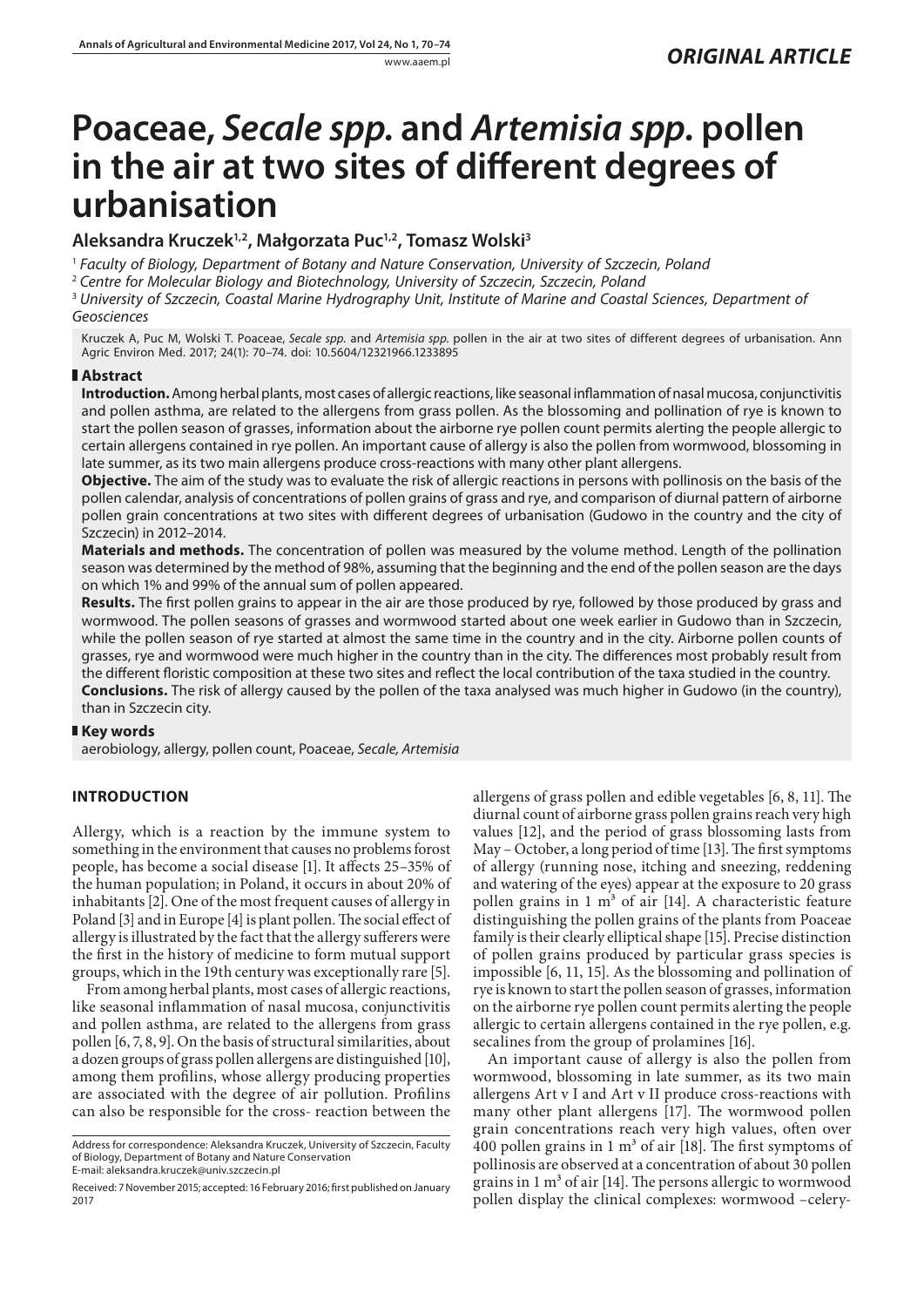spices and wormwood-mustard [11, 17, 19]. The wormwood pollen can produce not only inflammation of nasal mucosa, conjunctivitis or pollen asthma but also on contact skin, eruptions appearing when the skin (mostly of the face and hands) is exposed to wormwood pollen [20].

#### **OBJECTIVES**

The aim of the study was to evaluate the risk of allergic reactions in persons with pollinosis on the basis of the pollen calendar, analysis of concentrations of pollen grains of grass and rye, and comparison of diurnal patterns of airborne pollen grain concentrations at two sites with different degrees of urbanisation (country and city) in 2012–2014.

Comparative analysis of the risk of allergy in the areas with different degrees of urbanisation are unique in Poland, while analysis of the diurnal pattern of airborne pollen grain concentration in the city and in the country have not been performed to-date.

#### **MATERIALS AND METHODS**

Aeropalynological measurements were performed by the volumetric method, using the instruments VST Burkard and VPPS Lanzoni 2000, in the way recommended by the International Association for Aerobiology (IAA). Samples of aeroplankton were collected in 2012–2014 at two sites with different degrees of urbanisation: in the city of Szczecin and in the village Gudowo, West Pomerania. The volumetric instruments collect air samples of the volume corresponding to the average lung capacity of humans and permit determination of the pollen concentration in 1 m<sup>3</sup> per 24 h, and at every hour.

The pollen produced by the following taxa was analysed: Poaceae, *Secale spp*. and *Artemisia spp*. The length of the pollination season was determined by the method of 98% [21], assuming that the beginning and the end of the pollen season are the days on which 1% and 99% of annual sum of pollen appeared. The pollen season abundances were compared on the basis of the Seasonal Pollen Index (SPI), which is the sum of the mean diurnal pollen concentrations in a given season [22]. The dynamics of the seasons were illustrated by determination of the phases of pollen seasons [23]: phase 1) beginning of the season on the day when 1% of the annual sum of pollen appeared, phase 2) 2.5–5%, phase 3) 5–25%, phase 4) 25–50%, phase 5) 50%, phase 6) 50–75%, phase 7) 75–95%, phase 8) 95–97.5%, and phase 9) end of the season

for 99% of the annual pollen sum. On the basis of literature data, the number of days with the pollen concentration equal to or exceeding the threshold value (defined as that at which the first symptoms of pollinosis appear) were determined. The concentrations of pollen grains of grass, rye and wormwood were also measured at every hour.

The effect of the weather elements, and for Szczecin also the effect of air pollution on the pollen count, was analysed. Statistical analysis was performed and Spearman's rank correlation coefficient was calculated [24].

#### **RESULTS**

In a given season, the first to appear in the air were the pollen grains of rye, followed by those of grasses and wormwood. For the longest time, the pollen grains of grasses remained in the air, on average, for 124 days in Szczecin and 118 days in Gudowo. The pollen season of wormwood lasted, on average, for 87 days in Szczecin and over a week longer in Gudowo. The shortest was the pollen season of rye which lasted, on average, 36 days in Gudowo and nearly two weeks longer in Szczecin. The pollen seasons of grasses and wormwood started by about one week earlier in Gudowo than in Szczecin, while the pollen season of rye started at almost the same time in the country and in the city. The concentrations of pollen grains of the taxa analysed were much higher in Gudowo than in Szczecin. The annual sums of concentrations and the maximum concentrations were from 1.5–3 times higher in the country. At both sites studied, the peak of the pollen season of rye was in May, grasses in June, and wormwood in August.

Evaluation of the threat caused by allergens from the pollen of grasses and wormwood was made on the basis of pollen calendars, (Fig. 1; Tab. 1). The threat by pollen allergens from

**Table 1.** Characteristics of pollen seasons of Poaceae, *Secale spp*. and *Artemisia spp*. in Szczecin (S) and Gudowo (G) in 2012–2014. Threshold pollen counts according to Rapiejko et al. [14]

|                         |                              |                | Poaceae         |                |              | Secale            | Artemisia      |                |        |                 |
|-------------------------|------------------------------|----------------|-----------------|----------------|--------------|-------------------|----------------|----------------|--------|-----------------|
|                         | 2013<br>2014<br>2012<br>2012 |                |                 |                | 2013         | 2014              | 2012           | 2013           | 2014   |                 |
| <b>Start</b>            | S                            | 14 V           | 21 <sub>V</sub> | 11 VI          | 3V           | 20 V              | 21V            | 12 VII         | 10 VI  | 2 <sub>VI</sub> |
|                         | G                            | 21V            | 16 V            | 17 V           | 9V           | 20 V              | 20 V           | 8 VI           | 12 VI  | 5 <sub>VI</sub> |
| End                     | s                            | 16 IX          | 14 IX           | 14 IX          | 26 VI        | 2 VIII            | 6 VI           | 14 IX          | 8 IX   | 15 IX           |
|                         | G                            | 13 IX          | 11 IX           | 12 IX          | 30 VI        | 19 VI             | 13 VI          | 9 IX           | 10 IX  | 13 IX           |
| Length/days             | S                            | 129            | 117             | 127            | 55           | 75                | 17             | 65             | 91     | 106             |
|                         | G                            | 116            | 119             | 119            | 53           | 31                | 25             | 94             | 91     | 101             |
| Maximum                 | s                            | 133            | 151             | 326            | 5            | 8                 | 11             | 57             | 54     | 33              |
|                         | G                            | 368            | 180             | 503            | 17           | 21                | 24             | 103            | 121    | 71              |
| Date of maximum         | S                            | 14 VI          | 18 VI           | 9 VI           | 25 V         | 31 V: 3 VI        | 27 V           | <b>13 VIII</b> | 10 VI  | 29 VII          |
|                         | G                            | 8 VI           | 9 <sub>M</sub>  | 9 <sub>M</sub> | 27 V         | 15 VI: 31 V: 3 VI | 27 V           | 2 VIII         | 3 VIII | 9 VIII          |
| SPI                     | S                            | 2228           | 3155            | 4483           | 52           | 60                | 54             | 519            | 689    | 647             |
|                         | G                            | 3751           | 3172            | 5796           | 103          | 108               | 139            | 861            | 860    | 1066            |
| Month with maximum      | S                            | V <sub>1</sub> | VI              | VI             | $\mathsf{V}$ | <b>VI</b>         | V              | VIII           | VIII   | VIII            |
| sum                     | G                            | V <sub>1</sub> | VII             | VI             | v            | <b>VI</b>         | v              | VIII           | VIII   | VIII            |
| Threshold pollen count  |                              |                | 20              |                |              | 20                |                |                | 30     |                 |
| Days > threshold pollen |                              | 39             | 49              | 53             | $\Omega$     | $\theta$          | $\Omega$       | $\overline{3}$ | 3      | 4               |
| G<br>count              |                              | 43             | 49              | 53             | 0            | $\overline{2}$    | $\overline{2}$ | 10             | 6      | 11              |



**Figure 1.** Pollen calendars for Gudowo and Szczecin in 2012–2014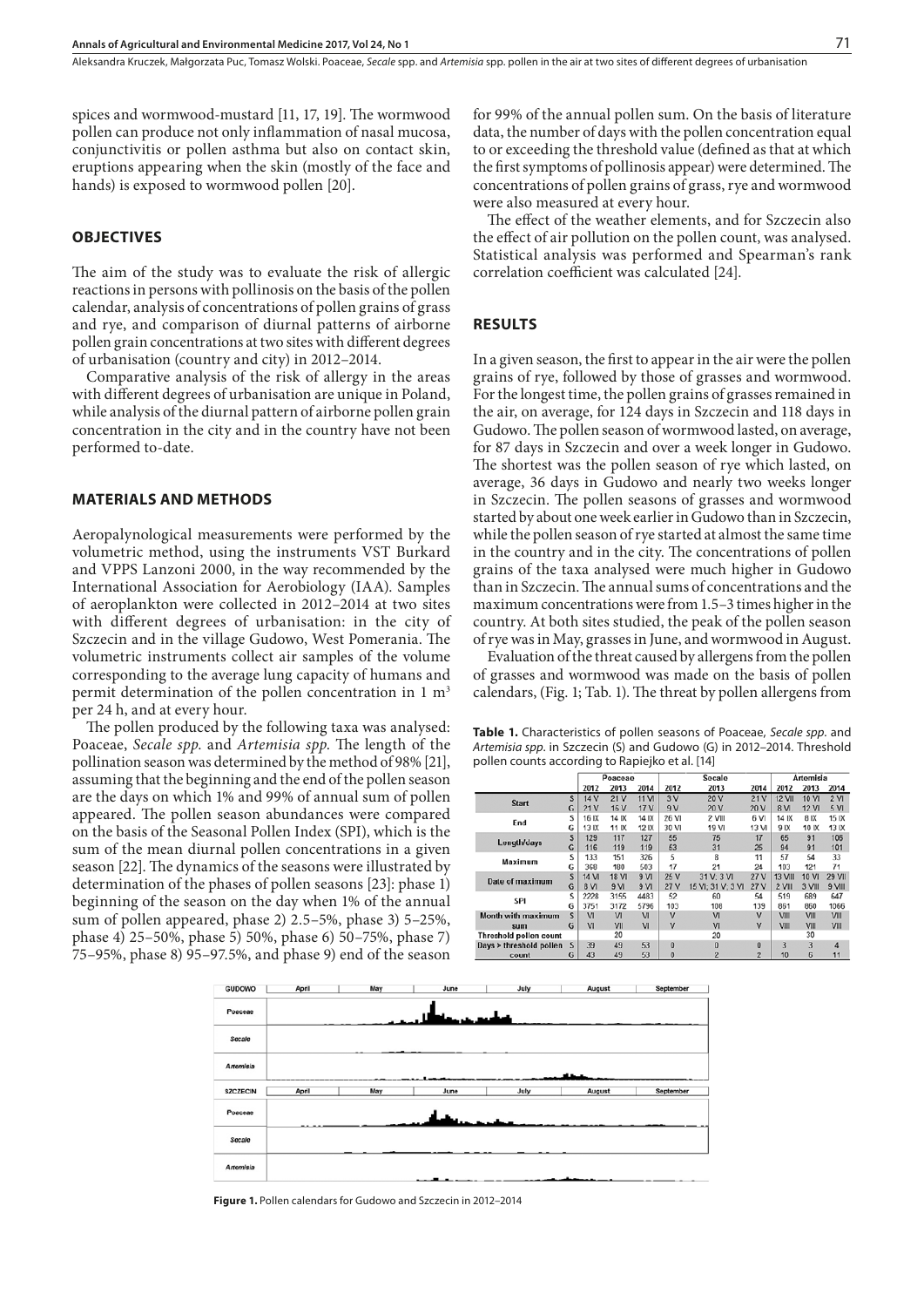Aleksandra Kruczek, Małgorzata Puc, Tomasz Wolski . Poaceae, *Secale* spp. and *Artemisia* spp. pollen in the air at two sites of different degrees of urbanisation



**Figure 2.** Mean course of pollen seasons of Poaceae, *Secale spp*. and *Artemisia spp*. in Gudowo and Szczecin in 2012–2014

grasses and wormwood was higher in the country. In 2012 -2014, the grass pollen grain concentrations higher than the threshold values were noted in Gudowo, on average, for 48 days, in Szczecin for 47 days, while those of wormwood pollen grains, on average, for 9 days in Gudowo and 3 days in Szczecin.

The percentage contribution of grass pollen grains in SPI of the taxa studied was the highest and equal to 80% in Gudowo and 82 % in Szczecin. The contribution of wormwood pollen grains varied from 16% in Szczecin to 18% in Gudowo. The lowest was the contribution of rye pollen grains, reaching 1.5% in Szczecin to 2% in Gudowo. The pollen seasons of herbal plants (Fig. 2) in the country and in the city were characterised by alternate periods of increased and decreased concentrations of pollen grains.

In order to compare the dynamics of pollen seasons [23] of the herbal plant taxa studied in Gudowo and Szczecin (Fig. 3), 9 phases of pollen seasons were distinguished according to selected values of percentage of the annual pollen sum. In the pollen season of grasses in Gudowo, the dominant was phase 6 in which the airborne pollen concentration reached 50–75% of the annual sum, while in Szczecin the longest was phase 7 in which the analogous concentration reached 75–95% of the annual sum. In both localities, the longest in the rye pollen season was phase 7, while the longest in the wormwood pollen season was phase 3 (5–25% SPI).

The airborne pollen count shows a diurnal pattern of changes (Fig. 4). In both localities, 2 maxima in the diurnal pattern of grass pollen count changes were observed, one

|                        |            | $4^{5}$<br>з        | 6     |               |                        | я           | Poaceae Gudowo<br>9    |                    |  |
|------------------------|------------|---------------------|-------|---------------|------------------------|-------------|------------------------|--------------------|--|
| 9.05<br>15.04 27.04    | 21.05      | 2.06<br>14.06 26.06 |       | 8.07<br>20.07 | 1.08                   | 13.08 25.08 | 6.09                   | 18.09 30.09        |  |
|                        |            |                     |       |               |                        |             |                        | Poaceae Szczecin   |  |
|                        |            |                     |       |               |                        |             |                        |                    |  |
| 15.04 27.04<br>9.05    | 21.05      | 2.06<br>14.06 26.06 |       | 8.07<br>20.07 | 1.08                   | 13.08 25.08 | 6.09                   | 18.09 30.09        |  |
|                        |            |                     |       |               |                        |             |                        | Secale Gudowo      |  |
| 15.04 27.04<br>9.05    | 21.05      | 2.06<br>14.06       | 26.06 | 20.07<br>8.07 | 1.08                   | 13.08 25.08 | 6.09                   | 18.09 30.09        |  |
|                        |            |                     |       |               |                        |             |                        | Secale Szczecin    |  |
| 15.04 27.04 9.05 21.05 |            | 2.06<br>14.06 26.06 |       | 8.07          | 20.07 1.08 13.08 25.08 |             | 6.09 18.09 30.09       |                    |  |
|                        |            |                     |       |               |                        |             |                        | Artemisia Gudowo   |  |
|                        |            |                     |       |               | . <del>.</del>         |             | ,,,,,,,,,,,,,,,,,,,,,, |                    |  |
| 15.04 27.04            | 9.05 21.05 | 2.06<br>14.06 26.06 |       | 8.07<br>20.07 | 1.08 13.08 25.08       |             | 6.09                   | 18.09 30.09        |  |
|                        |            |                     |       |               |                        |             |                        | Artemisia Szczecin |  |
|                        |            |                     |       |               |                        |             |                        |                    |  |
| 15.04 27.04<br>9.05    | 21.05      | 2.06<br>14.06 26.06 |       | 20.07<br>8.07 | 1.08                   | 13.08 25.08 | 6.09                   | 18.09 30.09        |  |

**Figure 3.** Dynamics of pollen seasons of Poaceae, *Secale spp*. and *Artemisia spp*. Phase of seasons: 1) beginning of season for 1% of annual total pollen; 2) 2.5–5%; 3) 5–25%; 4) 25–50%; 5) 50% (vertical line); 6) 50–75%; 7) 75–95%; 8) 95–97.5%; 9) end of season for 99% of the annual total pollen



**Figure 4.** Diurnal pattern of hourly distribution of pollen count of Poaceae, *Secale spp*. and *Artemisia spp*. in Gudowo and Szczecin in 2012–2014

before noon and one in the afternoon. The maximum grass pollen count in Gudowo was noted during 09.00–10.00 and 16.00–18.00, while in Szczecin from 18.00–20.00. The pollen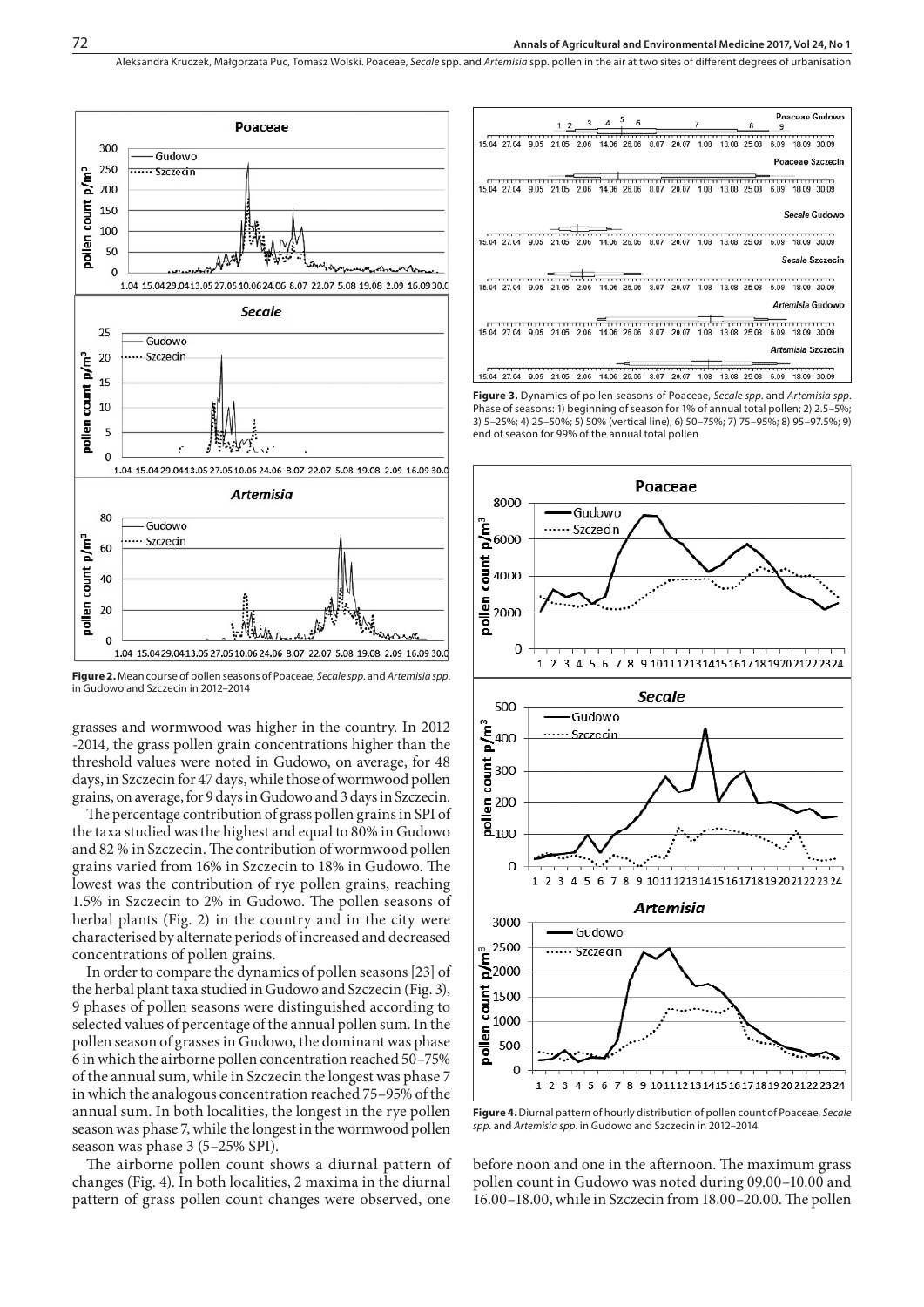**Table 2.** Spearman's rank correlation coefficients between mean daily pollen level and selected meteorological parameters in Gudowo

| Gudowo                            |         | Temp. $(^{\circ}C)$                       | Dew point (°C)             |                                                      |  | Humidity (%) |                                                            |                              | Pressure<br>(hPa) |  |  | Wind (km/h)                                                                       |         | Precipitation |  |
|-----------------------------------|---------|-------------------------------------------|----------------------------|------------------------------------------------------|--|--------------|------------------------------------------------------------|------------------------------|-------------------|--|--|-----------------------------------------------------------------------------------|---------|---------------|--|
|                                   |         |                                           |                            |                                                      |  |              |                                                            |                              |                   |  |  | max, average min, max, average min, max, average min, max, min, max, average gust |         | (cm)          |  |
| Poaceae "0.62 "0.63               |         |                                           | $^{\circ}0.41^{\circ}0.49$ | $^{\circ}0.48$ $^{\circ}0.43$ $^{\circ}0.24$ $-0.07$ |  |              |                                                            | $-0.05$ 0.09 $-0.14$ $-0.03$ |                   |  |  | $-0.14$                                                                           | $-0.07$ | $-0.08$       |  |
| Secale                            | $-0.12$ | 0.10                                      | $0.01$ $0.03$              | 0.01                                                 |  |              | $0.00$ $0.05$ $*$ -0.23 $*$ -0.19 $-0.04$ $-0.07$ $*$ 0.13 |                              |                   |  |  | 0.08                                                                              | 0.03    | $-0.09$       |  |
| Artemisia *0.5                    |         | $^{\circ}0.51$ $^{\circ}0.41^{\circ}0.55$ |                            | $*0.63$                                              |  |              | $^{\circ}0.45$ $^{\circ}0.18$ $^{\circ}0.15$               |                              |                   |  |  | $0.06$ $^{\circ}0.18$ $^{\circ}0.23$ $^{\circ}$ -0.19 $^{\circ}$ -0.3             | $-0.17$ | 0.01          |  |
| * Statistical significance p<0.05 |         |                                           |                            |                                                      |  |              |                                                            |                              |                   |  |  |                                                                                   |         |               |  |

**Table 3.** Spearman's rank correlation coefficients between mean daily pollen level and selected meteorological parameters and air pollution data in Szczecin

| Szczecin                                     |      | Temp. (°C)        |  | Dew<br>point   |           | <b>Humidity Pressure</b> | Wind (m/s) |              | tation  | <b>Example 21 Precipi</b> Visibility on | SO <sub>2</sub>                                                                                                                                    | NO.     | NO <sub>2</sub>  | 0,   | NO.                                               | $PM_{40}$ | CO              |
|----------------------------------------------|------|-------------------|--|----------------|-----------|--------------------------|------------|--------------|---------|-----------------------------------------|----------------------------------------------------------------------------------------------------------------------------------------------------|---------|------------------|------|---------------------------------------------------|-----------|-----------------|
|                                              |      | max. average min. |  | (°C)           | (%)       | (hPa)                    |            | max. average | (mm)    | (km)                                    | (µg/m <sup>3</sup> ) (µg/m <sup>3</sup> ) (µg/m <sup>3</sup> ) (µg/m <sup>3</sup> ) (µg/m <sup>3</sup> ) (µg/m <sup>3</sup> ) (µg/m <sup>3</sup> ) |         |                  |      |                                                   |           |                 |
| Poaceae *0.56                                |      | $*0.53$           |  | $*0.46 *0.42$  | $*$ -0.20 | $*0.13$                  | $-0.02$    | $-0.02$      | $*0.12$ | $^*0.22$                                |                                                                                                                                                    |         |                  |      | $*0.13 * 0.16 * 0.36 * 0.13 * 0.34 * 0.10 * 0.04$ |           |                 |
| Secale                                       | 0.03 | 0.04              |  | $-0.01 - 0.04$ | $-0.13$   | $-0.03$                  | 0.09°      | 0.07         | $-0.05$ | *0.13                                   | $-0.02$                                                                                                                                            | $-0.10$ | $^{\circ}$ -0.10 | 0.07 | $-0.11$                                           |           | $-0.02$ $-0.11$ |
| Artemisia *0.56                              |      | $*0.51$           |  | $*0.52 *0.53$  | $-0.04$   | *0.12                    | $-0.08$    | $-0.08$      | 0.02    | 0.03                                    | $*$ -0,15                                                                                                                                          | 0.05    | $^*$ 0.10        | 0.00 | $-0.06$                                           | 0.03      | $-0.01$         |
| $*$ Ctatictical cignificance $n \times 0.05$ |      |                   |  |                |           |                          |            |              |         |                                         |                                                                                                                                                    |         |                  |      |                                                   |           |                 |

Statistical significance p<0.05

count of rye reached the highest values at about noon. As for the wormwood pollen count, both in the country and in the city, it was high from before noon until about 16:00. The skewness coefficient for the diurnal pattern of grass pollen count in Szczecin was -0.06 which points to the left-side asymmetry of the distribution pattern, while the values of this coefficient calculated for rye and wormwood pollen count are higher than zero. Kurtosis of the diurnal pattern of rye pollen count in Gudowo of 0.63, points to a greater concentration of results around the average value, than would follow from the normal distribution. In all other cases, the concentration of results around the average was smaller than in the normal distribution, kurtosis less than zero.

The airborne pollen count from the taxa Poaceae, *Secale* and *Artemisia* was analysed against the meteorological parameters and air pollution data (Tab. 2, 3). It was found that the pollen counts of grasses and wormwood increased with increasing minimum, mean and maximum temperature and increasing dew point. A negative correlation was deduced between the grass pollen count and the majority of air pollution parameters.

## **DISCUSSION**

Grass pollen allergens in a moderate climate pose the greatest threat in summer when the period of grass blooming is very long [13]. In central Europe, the grass pollen season starts from the second half of May and lasts until the middle of July, whereas in northern Europe, it starts from the second half of June and lasts until the middle of August, and in southern Europe and the Mediterranean region it lasts through May [25]. In the years of study, the maximum grass pollen count in the season, both in Szczecin and Gudowo, was in June.

The maximum wormwood pollen count in Gudowo was noted in the first half of August. The second half of August has been indicated as the period of maximum grass pollen count representative for Poland [26]. Also, the maximum SPI for wormwood in Gudowo and in Szczecin were noted in August.

According to Kasprzyk [27], who compared the pollen count values in the country and in the cities, the airborne mean pollen count values for Poaceae, *Plantago, Rumex* and *Urtica* were higher in the country. Similar observations were made in the current study on the basis of airborne pollen count of grasses, rye and wormwood. Particular values of pollen count changed in the years, but were always higher in the country.

The values of airborne pollen count of herbal plants depended on the height at which the measuring instrument was mounted. The volumetric instruments mounted at 15– 25 m above ground level permitted obtaining mean values for large areas, but the representation of pollen grains of low plants in the aeroplankton was significantly decreased. The results of measurements also depended on the location of the instrument [28]. In Gudowo, the measuring instrument was at a height of about 4.5 m in a garden, near a lawn, meadows and greenery. In Szczecin, the measuring instrument was placed at 21 m above ground level, on the roof of the Faculty of Biology at the University in the city.

The content of pollen grains in the air changed during the day, which was related to the time of the opening characteristic of a given species and, to a lower degree, with the temperature changes in the day [29]. On sunny days, the majority of wild grass species open their theca in the morning, between 06.30 – o7.30, and then in the afternoon between 17.00–19.00 [29]. There were 2 periods of elevated grass pollen count in the day, one before noon and one in the afternoon, which was particularly well seen in Gudowo. In the centre of Szczecin, far from blooming plants, the highest grass pollen count was usually noted in the afternoon [11]. Dowing [30] and Takehashi et al. [31] have reported that the flowers (and thus also the theca) of different species of grass open at different times of the day, e.g. the flowers of *Dactylis glomerata* open from 01.00–10.30, those of *Lolium perenne* from 08.00–16.00, and those of *Poa pratensis* usually at night, from 21.00–05.00, or sometimes also during the day, from 06.00–16.00. In the presented study, the highest rye pollen count was noted near noon, similar to the time reported by Dorofeev et al. [32]. During the day, the highest wormwood pollen count occurred before noon [33, 34]; however, according to the current results, it lasted until the afternoon.

The effects of weather elements on airborne pollen count and the dynamics of pollen distribution can be different. Direct influence of weather elements is analysed by determination of correlations between the meteorological parameters and diurnal changes in the airborne pollen count [35]. According to the current results, the maximum, average and minimum temperatures of the air and dew point showed the strongest correlations to the pollen count values, while the influence of air humidity and precipitations was less significant. A positive correlation of the airborne pollen count of wormwood and grasses with increasing temperature is in agreement with the earlier results reported by e.g. Bartková-Ščevková [36]. The air humidity and temperature influence the pollen release and transportation [35, 37]. Dry and warm weather is conducive to the maturation of pollen grains in